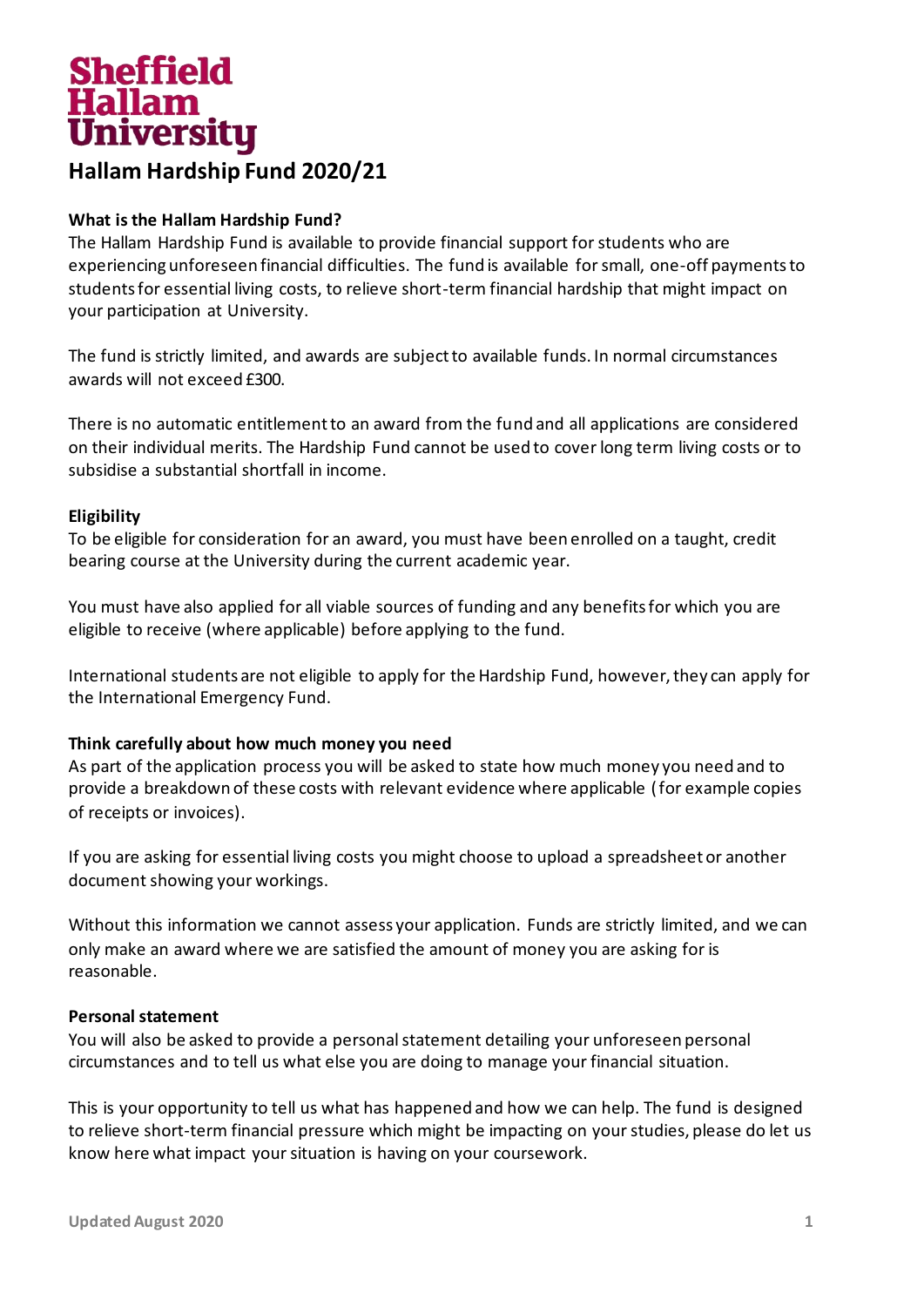

# **Confidentiality and the personal statement**

The University understands that you might not always feel comfortable in disclosing your circumstances, particularly when they are of a personal and sensitive nature. Anything disclosed to the University will be treated in confidence and will only be disclosed to those who need to know so that they can provide support (for example an Academic Advisor or Student Support Adviser).

# **Assessment**

Applications are reviewed every working day and you can normally expect to receive a final decision within six weeks of submitting your application.

Our assessors may need to discuss an application with you and/or clarify an aspect of your application during the assessment process. Failure to respond to a request from the University in a timely manner will delay the final response beyond six weeks.

When assessing an application the University will consider whether or not the situation was foreseeable, whether or not you have other sources of funding and savings, whether or not you could come to harm without financial help and the impact on your studies.

There is no definitive list of situations that would guarantee a payment from the fund and the university recognises that difficulties impact on people in different ways. Whilst all circumstances will be considered we have provided an indicative list of the type of situations that might be considered in Annex 1 of this document. Annex 2 includes an indicative list of situations in which we are unable to help.

## **Payments**

Payments will normally be received into your nominated bank account within three weeks of notification of a successful application.

## **Documentary evidence and referrals**

Awards are much more likely to be granted when an application is submitted with a referral from another service or other documentary evidence of your personal circumstances. Applications containing just a personal statement are unlikely to be granted.

During the application process you will also be asked to attach evidence of other funding you are receiving as well as bank statements covering the previous 90 days for all current and savings accounts. Applications will not be assessed without this information.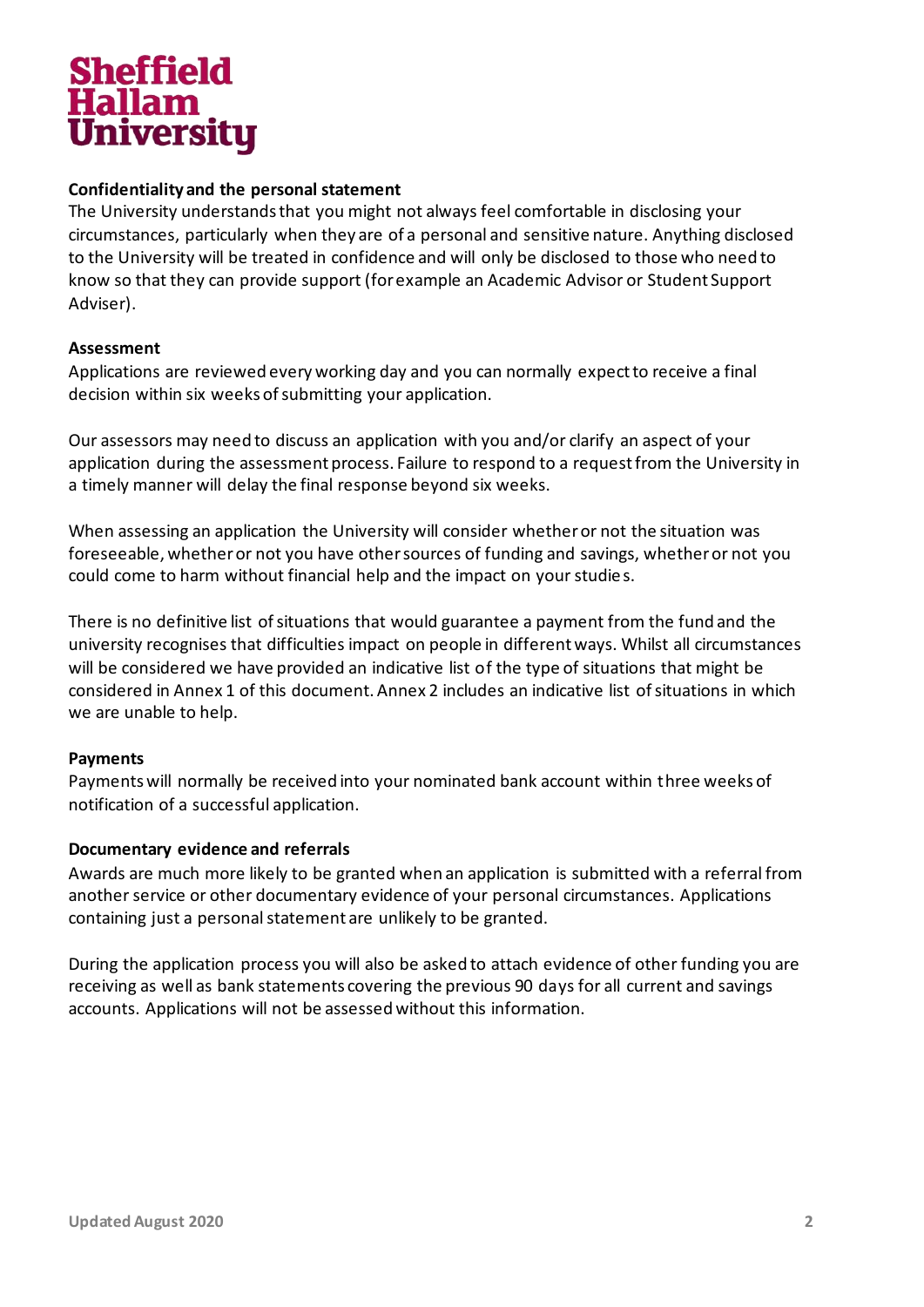

#### **Evidence requirements**

| Student funding documents | Please upload all pages of your funding documents for the<br>current academic year, this must show the amount you are<br>eligible for and payment dates                                                                                                                                                                                     |
|---------------------------|---------------------------------------------------------------------------------------------------------------------------------------------------------------------------------------------------------------------------------------------------------------------------------------------------------------------------------------------|
| <b>Bank statements</b>    | Please upload three months bank statements showing all<br>transactions, for all accounts held (including savings accounts,<br>where monies are transferred in from/to etc.) These statements<br>must show transactions that cover the last three months and be<br>within five days of the date of your application to the hardship<br>fund. |
| <b>Benefit documents</b>  | Please upload all pages of your current HMRC Child Tax<br>Credit/Universal credit/Housing benefit documents                                                                                                                                                                                                                                 |

#### **How to apply**

You will be asked to describe and provide evidence of your personal circumstances. The application form can be foun[d here.](https://students.shu.ac.uk/shuspacecontent/finance/additional-financial-help)

#### **Appeals**

If your application is unsuccessful you have the right to appeal if you have grounds to do so. Information on how to appeal can be foun[d here.](https://students.shu.ac.uk/shuspacecontent/finance/sheffield-hallam-university-bursary-guidelines)

The following are valid grounds for appeal:

- There has been an error in the assessment process
- The decision has taken insufficient account of the evidence provided

The following are not considered valid grounds for appeal:

- Disagreement with the eligibility criteria for the fund
- Appealing the amount that has been awarded

Appeals are initially reviewed by Head of Student Funding or the Student Funding Manager and can be escalated to the Director of Student Support Services at their discretion.

## **Annex 1**

Indicative list of circumstances which might qualify for an award from the fund:

- Immediate need to move properties for reasons beyond a student's control
- A close family bereavement leaving a student with unexpected financial responsibility
- Circumstances that could not have been planned for meaning a student is unable to work (for example illness or injury)
- Impact of a natural disaster
- Impact of a criminal act against a student or their property, where the student was insured but their insurance was unable to assist
- A sudden loss of financial support for which it was not possible to make alternative plans